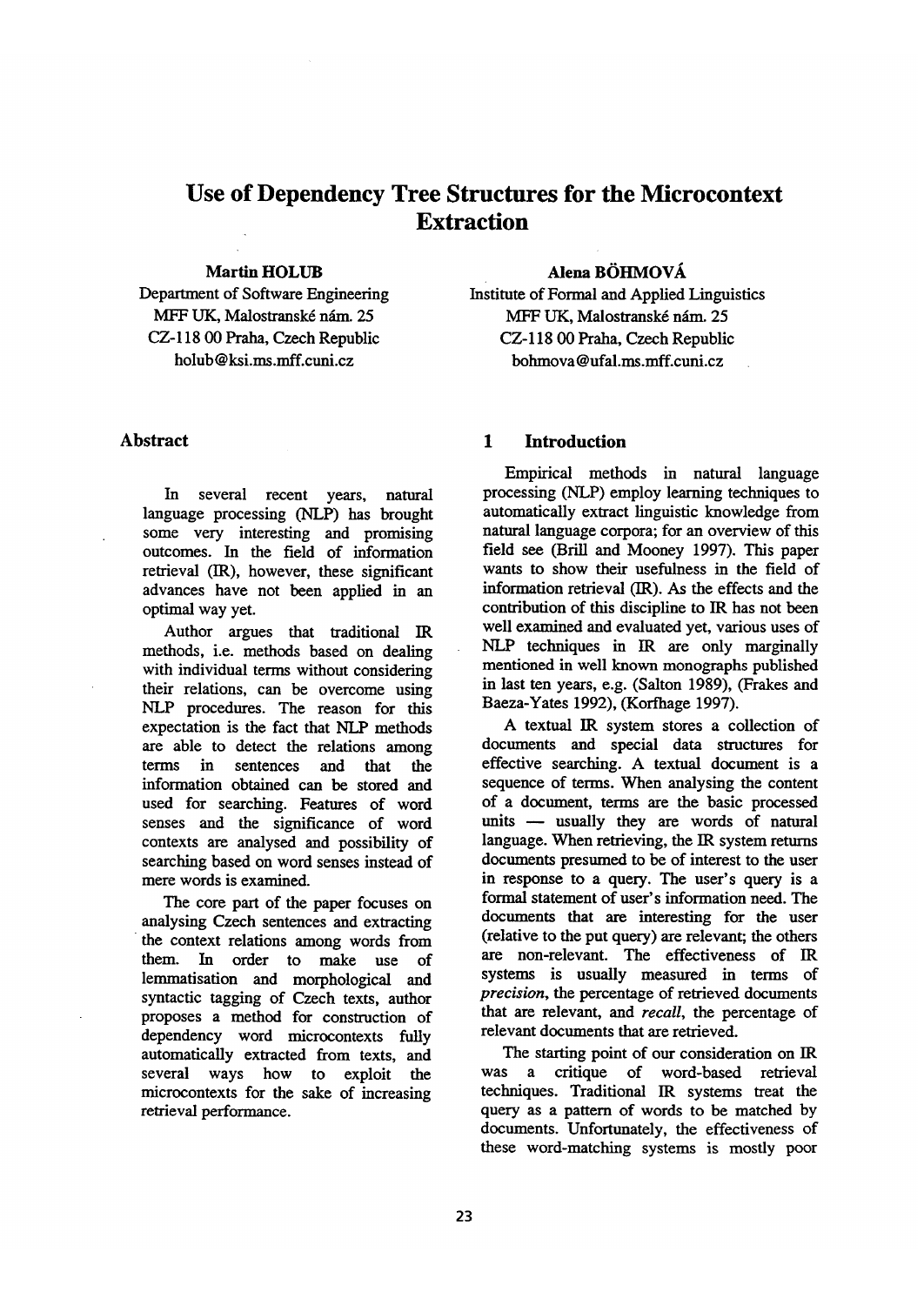because the system retrieves only the documents that contain words that occur also in the query. However, in fact, the user does not look for the words used in the query. The user desires the *sense* of the words and wants to retrieve the documents containing words having the same sense. In contrast to the word-based approach, a sense-based IR system treats the query as a pattern of the required sense. In order to match this sense by the sense of words in documents, the senses of ambiguous words must be determined. Therefore a good word sense disambiguation is necessary in a sense-based IR system.

Ambiguity and synonymity of words is a property of natural language causing a very serious problem in IR. Both ambiguous words and synonyms depress the effectiveness of wordmatching systems. The direct effect of polysemy on word-matching systems is to decrease precision (e.g., queries about financial banks retrieve documents about rivers). Synonymity decreases recall. If one sense is expressed by different synonyms in different documents, the word-matching system will retrieve all the documents only if all the synonyms are given in the query. Unfortunately, polysemy has another negative effect: polysemy also prevents the effective use of thesauri. Consequently, thesauri cannot be directly used to eliminate the problem with synonyms.

In our opinion, if a retrieval system is not able to identify homonyms and synonyms and to discriminate their senses, ambiguity and synonymity will remain one of the main factors causing 1) low recall, 2) low precision, and 3) the known and inevitable fact that recall and precision are inversely related. There are some evidences that lexical context analysis could be a good way how to eliminate or at least decrease these difficulties  $-$  see below.

How to take the step from words towards senses? Since an application of word contexts is the only possibility to estimate the sense of words, the way of dealing with word contexts is a central problem in sense-based retrieval. Knowing word contexts we can determine the *measure of collocating,* i.e. the extent to which a pair of words collocates. The knowledge of collocations can be used in IR for several purposes: making up contextual representations of words, resolving word ambiguity, estimating semantic word similarity, tuning the user's query in interaction with the user and quantifying the significance of words for retrieval according to entropy of their contexts.

Section 2 expresses our motivation: the investigation of word contexts helps us to develop an efficient IR system. Next section is devoted to analysing Czech texts and suggests a construction of dependency microcontext structures making use of the tree structure automatically created in the process of Prague Dependency Treebank annotation. Further part focuses on applications of contextual knowledge in IR and refers to the project working on an experimental IR textual database. Finally we summarise the results of this study.

#### **2 Significance of word contexts**

Word senses are *not* something given a priori. Humans create word senses in the process of thinking and using language. Thinking forms language and language influences thinking. It is impossible to separate them. Word senses are products of their interaction. In our opinion, the effort to represent word senses as fixed elements in a textual information system is methodological mistake.

Many researchers consider the sense of a word as an average of its linguistic uses. Then, the investigation of sense distinctions is based on the knowledge of contexts in which a word appears in a text corpus. *Sense representations*  are computed as groups of similar contexts. For instance, Schiitze (1998) creates sense clusters from a corpus rather than relying on a preestablished sense list. He makes up the clusters as the sets of contextually similar occurrences of an ambiguous word. These clusters are then interpreted as senses.

According to how wide vicinity of the target word we include into the context we can speak about the *local* context and the *topical* context. The local or *"micro"* context is generally considered to be some small window of words surrounding a word occurrence in a text, from a few words of context to the entire sentence in which the target word appears. The topical context includes substantive words that co-occur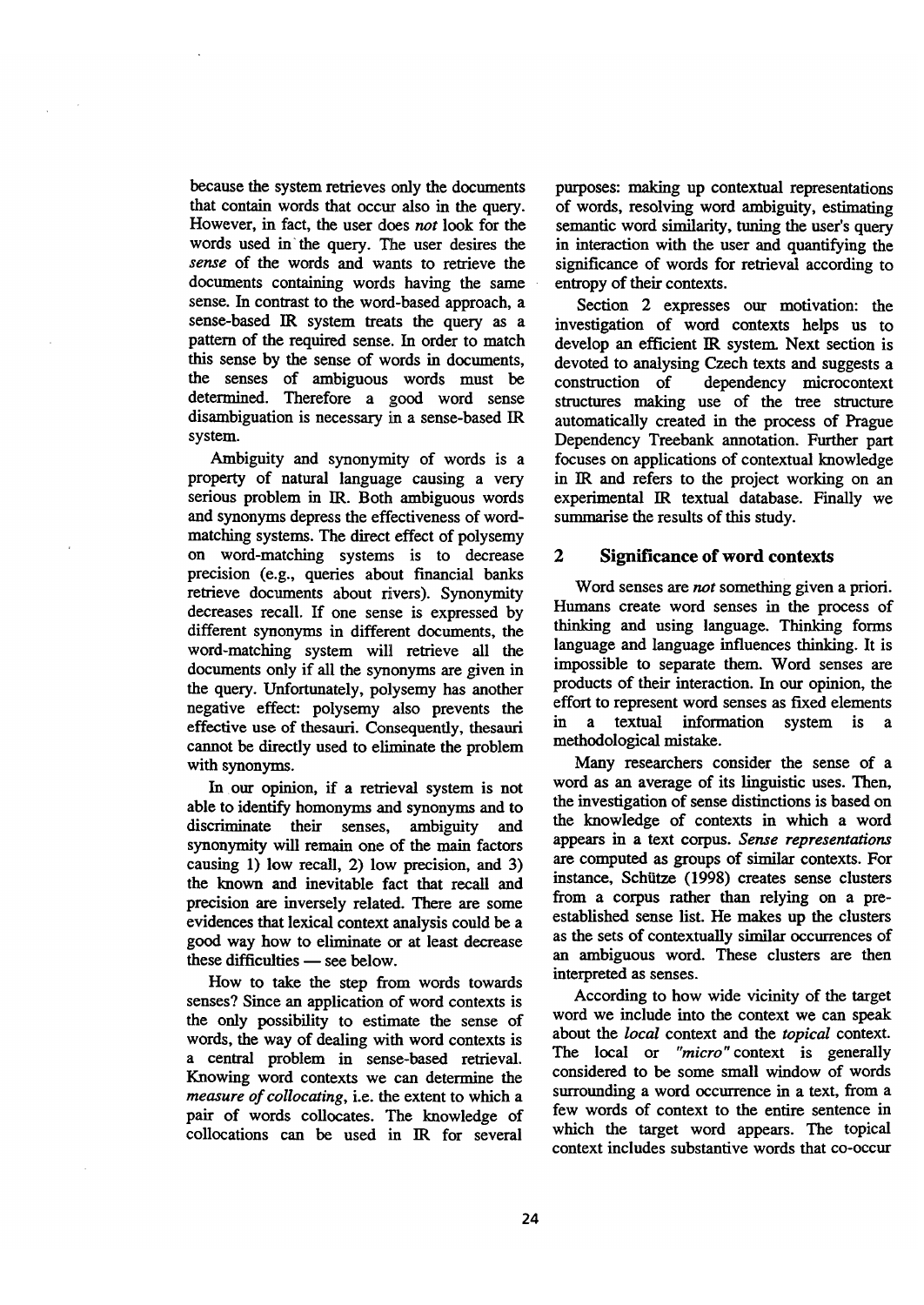with a given word, usually within a window of several sentences. In contrast with the topical context, the microcontext may include information on word order, distance, grammatical inflections and syntactic strncture.

In one study, Miller and Charles (1991) found evidence that human subjects determine the semantic similarity of words from the similarity of the contexts they are used in. They surnmarised this result in the so-called *strong contextual hypothesis:* 

*Two words are semantically similar to the extent that their contextual representations are similar.* 

*The contextual representation* of a word has been defined as a characterisation of the linguistic context in which a word appears. Leacock, Towell and Voorhees (1996) demonstrated that contextual representations consisting of both local and topical components are effective for resolving word senses and can be automatically extracted from sample texts. No doubt information from both microcontext and topical context contributes to sense selection, but the relative roles and importance of information from different contexts, and their interrelations, are not well understood yet.

Not only computers but even humans learn, realise, get to know and understand the meanings of words from the contexts in which they meet them. The investigation of word contexts is the most important, essential, unique and indispensable means of understanding the sense of words and texts.

#### **3 Analysing Czech texts**

Linguistic analysis of an input Czech text consists of a sequence of procedures depicted in Figure 1. The input is a Czech sentence and the results of the analysis are the two target structures: the *dependency microcontext structure* (DMCS) which we use for the microcontext extraction and the *tectogrammatical tree structure* (TGTS) which represents the underlying syntactic structure of the sentence. As the main intention of this paper is to describe the DMCS, building of the TGTS is distinguished by dashed line in Figure 1; we mention it here only for completeness and for comparison with the DMCS.



Figure 1: The sequence of procedures in the analysis of a Czech sentence.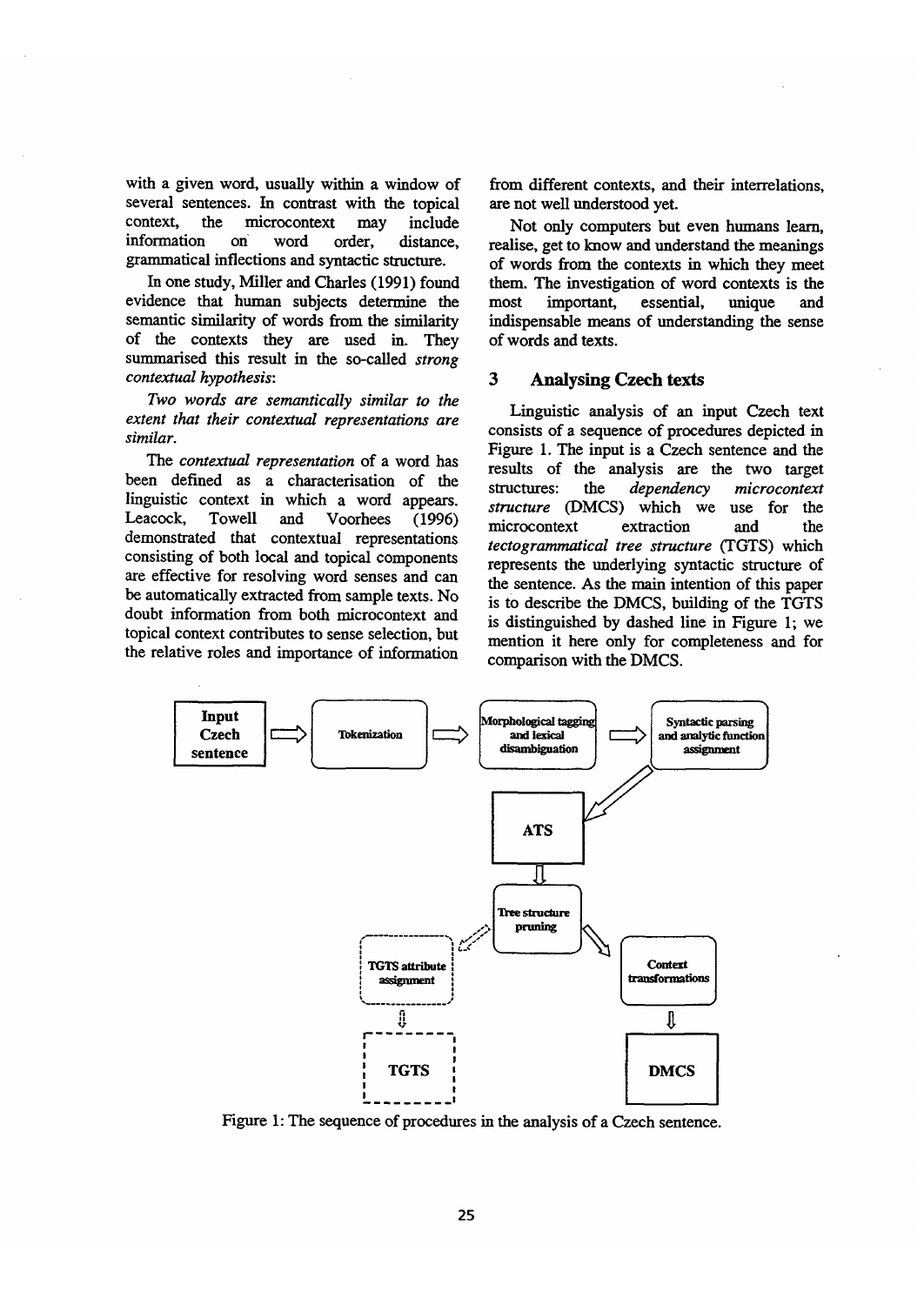Key algorithms used in the process of the analysis are based on empirical methods and on previous statistical processing of training data, i.e. natural language corpora providing statistically significant sample of correct decisions. Consequently, the ability of these procedures to provide a correct output has a stochastic character. These procedures were developed during the past years in the process of the Czech National Corpus and Prague Dependency Treebank creation. For a detailed descriptions see Hajič (1998), Hladká (2000) and Collins, Hajič, Ramshaw, Tillmann (1999).

As shown in Figure 1, the first procedure is tokenizafion. The output of tokenization is the text divided into lexical atoms or tokens, i.e. words, numbers, punctuation marks and special graphical symbols. At the same time the boundaries of sentences and paragraphs are determined.

The following procedure, i.e. morphological tagging and lexical disambiguation, works in two stages. The first is the morphological analysis, which assigns each word its lemma, i.e. its basic word form, and its morphological tag. Since we often meet lexical ambiguity (i.e. it is not possible to determine the lemma and the tag uniquely without the knowledge of the word context), the morphological analyser often provides several alternatives. In the second stage, the result of the analysis is further used as an input for the lexical disambiguation assigning a given word form its unique lemma and morphological tag.

The next procedures work with syntactic tree structures. This process is described in the following subsection.

#### 3.1 Syntactical analysis

The first step of the syntactic tagging consists in the building of the *anatytic tree structure*  (ATS) representing the surface syntactic dependency relations in the sentence. We use the statistical Collins's parser to create the structure of the tree and then a statistical procedure to assign words their syntactic functions. Two examples of the ATS are given in figures 2and 3.



"Bylo zřejmé, že stav se příliš rychle nezmění." (Lit.: It-was clear that the-state too fast will-notchange. E: It was clear, that the state will not change too fast.)

#### Figure 2: An example of an ATS.

The automatically created ATS is a labelled oriented acyclic graph with a single root (dependency tree). In the ATS every word form and punctuation mark is explicitly represented as a node of the tree. Each node of the tree is annotated by a set of attribute-value pairs. One of the attributes is the *analytic function* that expresses the syntactic function of the word. The number of nodes in the graph is equal to the number of word form tokens in the sentence plus that of punctuation signs and a symbol for the sentence as such (the root of the tree). The graph edges represent surface syntactic relations within the sentence as defined in Bémová et al (1997).

The created ATS is further transformed either to the TGTS or to the DMCS. In the Prague Dependency Treebank annotation, the transduction of the ATS to the TGTS is performed (see Böhmová and Hajičová 1999). For the sake of the construction of word contexts, we use the lemmas of word forms, their part of speech, their analytic function and we adapted the algorithms aiming towards the TGTS to build a similar structure, DMCS. Since, in comparison with the ATS, in both the TGTS and the DMCS only autosemantic words have nodes of their own, the first stage of this transformation (i.e. the pruning of the tree structure) is common.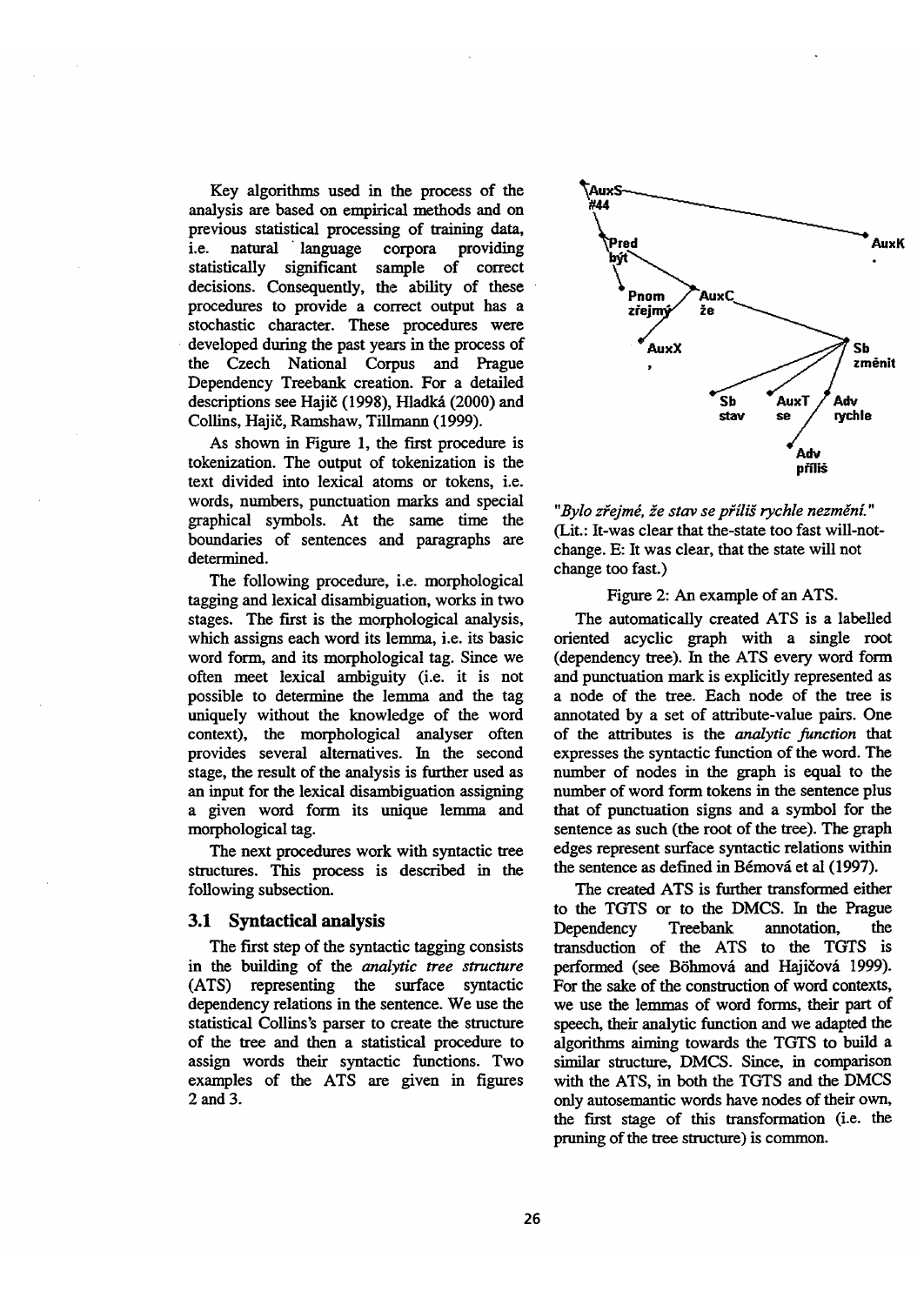

''Kdo chce investovat dvě stě tisíc konun do nového automobilu, nelekne se, že benzín byl změnou zákona trochu zdrožen.'' (Lit.: Who wants to-invest two hundred thousand crowns in new car, he-does-not-get-frightened that petrol was by-change of-law alittle made-more-expensive. E: Those who want to invest two hundred thousand crowns in a new car, do not get frightened that petrol was made a little more expensive by the change of law.)

Figure 3: An example of an ATS.

# 3.2 From ATS towards DMCS

The transduction of the ATS to the DMCS consists of the four procedures:

- 1. Pruning of the tree structure, i.e. elimination of the auxiliary nodes and joining the complex word forms into one node.
- 2. Transformation of the structures of coordinations and appositions.
- 3. Transformation of the nominal predicates.
- 4. Transformation of the complements.

The first step of the transformation of the ATS to the respective DMCS is deletion of the auxiliary nodes. By the auxiliary nodes we understand nodes for prepositions, subordinate conjunctions, rhematizers (including negation) and punctuation. In case the deleted node is not a leaf of the tree, we reorganise the tree. For the IR purposes the auxiliary verbs do not carry any sense, so the analytical verb forms are treated as one single node with the lernma of the main

verb. The purpose of the next three procedures is to obtain the context relations among words from the sentence, so we call them context transformations.

The constructions of coordination and apposition are represented by a special node (usually the node of the coordinating conjunction or other expression) that is the governor of the coordinated subtrees and their common complementation in the ATS. The heads of the coordinated subtrees are marked by a special feature. In case of coordinated attributes, the transformation algorithm deletes the special node, which means that a separate microcontext (X, Atr, Y) is extracted for each member of coordination. The same procedure is used for adverbials, objects and subjects. If two clauses occur coordinated, the special node remains in the structure, as the clauses are handled separately.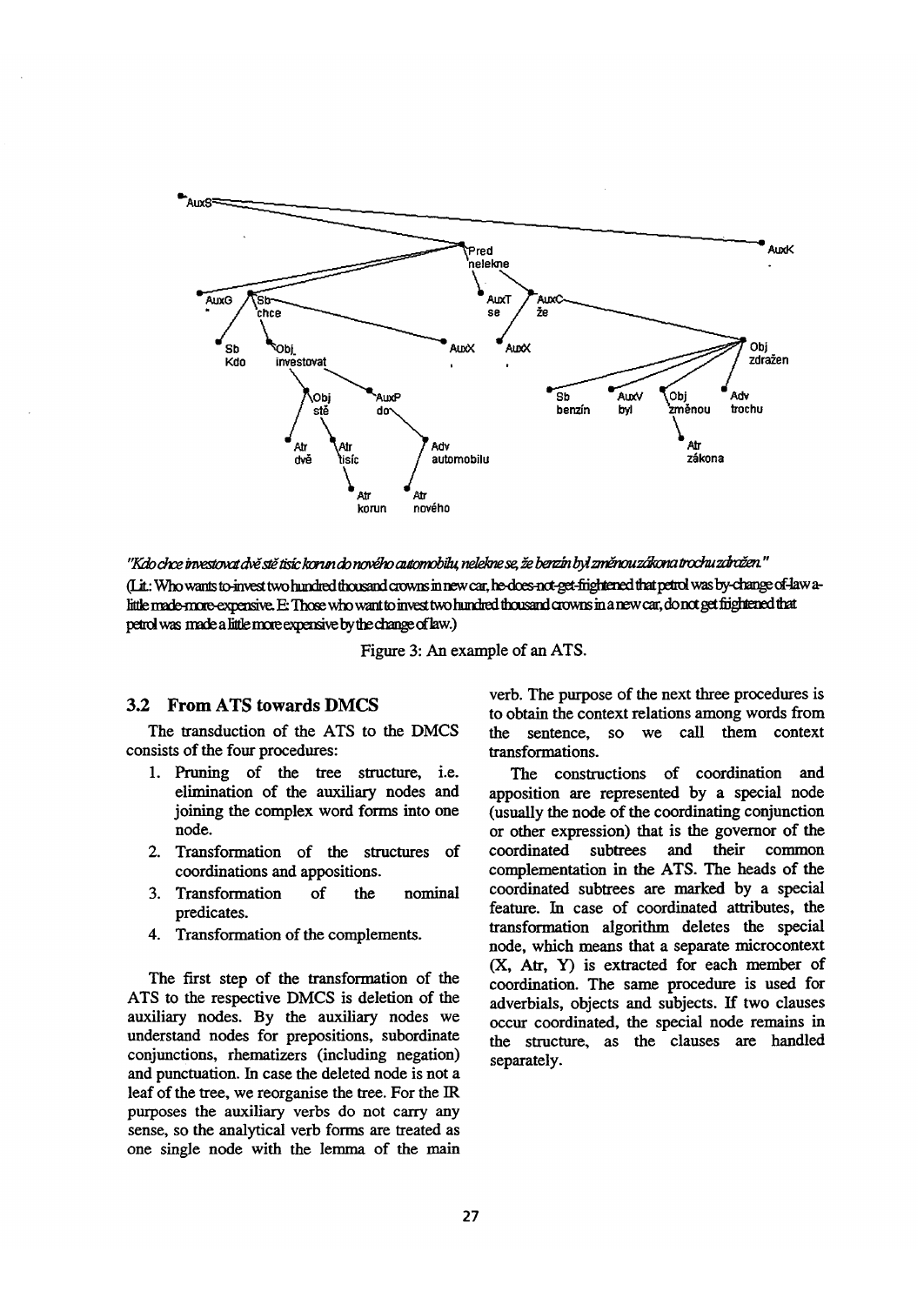

Figure 4: The DMCS of the sentence from Figure 2.

Probably the main difference from the syntactic analysis is the way we are dealing with the nominal predicate. We consider the nominal predicate to act as a normal predicate, though not expressed by a verb. This way of understanding a predicate is very close to predicate logic, where the sentence "The grass is green" is considered to express a formula such as "green(grass)".

In the ATS the complement (word syntactically depending both on the verb and the noun) is placed as a daughter node of the noun and marked by the analytical function of Atv. In the DMCS this node is copied and its analytical function is changed to Attr for the occurrence of the daughter of the noun and Adv for the new token of the daughter of the governing verb.

As we cannot go into details here, we illustrate the DMCS by two examples given in figures 4 and 5. The nodes of the trees represent semantically significant words. The edges of the graphs are labelled by so called dependency types (see below).

# **3.3 Extraction of microcontexts from the**  DMCS

There are I0 parts of speech in Czech and 18 types of analytic function in ATSs. However, we will consider only four parts of speech, namely nouns (N), adjectives (A), verbs (V) and adverbs (D), and four types of analytic function, namely subject (Sb), object (Obj), adverbial (Adv) and attribute (Attr), because only these are significant for the purpose of retrieval.

The construction of the dependency microcontext is based on the identification of *significant dependency relationships* (SDRs) in the sentence. An SDR consists of two words and *a dependency type.* An SDR is a triple [w<sub>1</sub>, DT,  $w_2$ ], where  $w_1$  is a head word (lexical unit), DT is a dependency type and  $w_2$  is a depending word (lexical unit). A dependency type is a triple  $(P_1, P_2)$ AF,  $P_2$ ), where  $P_1$  is the part of speech of the head word, AF is an analytic function and  $P_2$  is the part of speech of the depending word.

For example, (A, Adv, D) is a dependency type expressing the relationship between words in expression "very large" where "very" is a depending adverb and "large" is a head adjective. [large, (A, Adv, D), very] is an example of an SDR.

Considering 4 significant parts of speech and 4 analytic functions, we have  $64 (= 4 \times 4 \times 4)$ possible distinct dependency types. In Czech, however, only 28 of them really occur. Thus, we have 28 distinct dependency types shown in Table 1. Table 2 surnmarises the number of dependency types for each part of speech. The dependency types marked by an asterisk are not the usual syntactic relations in Czech, they were added on account of the transformation of the nominal predicate.

The number of SDRs extracted from one sentence is always only a little smaller than the number of significant, autosemantic words in the sentence, because almost all these words are depending on another word and make an SDR with **it.** 

Now we define the *dependency word microcontext* (DMC). A DMC of a given word w is a list of its *microcontext elements (MCEs). An*  MCE is a pair consisting of a word and a dependency type. If a word w occurs in a sentence and forms an SDR with another word  $w_1$ , i.e. if there is an SDR [w, DT,  $w_1$ ] or [w<sub>1</sub>,  $DT'$ , w], then  $w_1$  and the dependency type  $DT$  or DT', respectively, constitute a mierocontext element [DT,  $w_1$ ] or [ $w_1$ , DT'], respectively, of the word w. The first case implies that w is a head word in the SDR and in the second case the word w is a dependant.

Thus, each SDR  $[w_1, DT, w_2]$  in a text produces two MCEs:  $[w_1, DT]$  is an element of the context of  $w_2$  and [DT,  $w_2$ ] is an element of the context of  $w_1$ .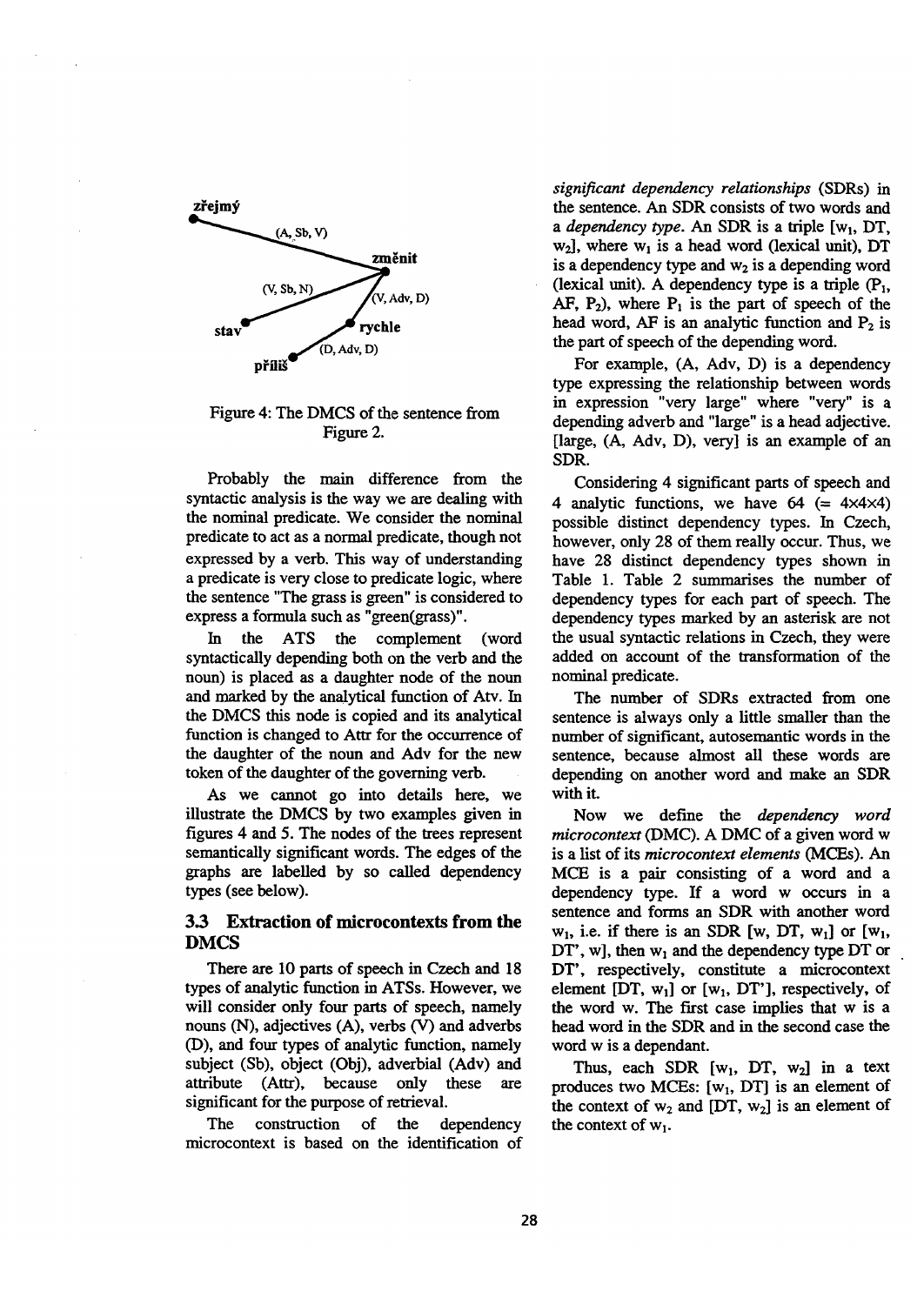In the following Table 3 we exemplify the microcontexts extracted from the sentences used in the examples above.

| Dependency types  |                  |                 |  |
|-------------------|------------------|-----------------|--|
| (N, Art, N)       | (V, Sb, N)       | (V, Obj, N)     |  |
| (N, Art, A)       | (V, Sb, V)       | (V, Obj, V)     |  |
| (N, Art, V)       | (V, Sb, A)       | (A, Obj, A)     |  |
| $(N, Adv, N)^{r}$ | $(N, Sb, N)^*$   | (D, Obj, N)     |  |
| $(N, Adv, V)^"$   | $(N, Sb, A)^{r}$ | (A, Adv, A)     |  |
| (N. Adv. D)       | $(N, Sb, V)^*$   | (A, Adv, D)     |  |
| (V, Adv, N)       | $(A, Sb, N)^T$   | (A, Adv, N)     |  |
| (V, Adv, V)       | $(A, Sb, A)^T$   | $(A, Adv, V)^T$ |  |
| (V, Adv, D)       | $(A, Sb, V)^*$   | (D. Adv. D)     |  |
|                   |                  | (D. Adv. N)     |  |

Table 1: Dependency types.

|              | Number of dependency types |  |
|--------------|----------------------------|--|
| as governing | as depending               |  |
|              |                            |  |
|              |                            |  |
|              |                            |  |
|              |                            |  |

Table 2: Number of dependency types for each part of speech.

# **4 Applications**

#### 4.1 Contextual knowledge in IR

As we have already mentioned, the knowledge of word contexts can be used for resolving word ambiguity. Word sense disambiguation is a central problem in NLP. Its task is to assign sense labels to occurrences of an ambiguous word. Researchers dealing with WSD methods often inspect also the way it affects retrieval performance if used in a retrieval model. Krovetz and Croft (1992) demonstrated that WSD can improve text retrieval performance. Later, Schiitze and Pedersen (1995) found a noticeable improvement in precision using sense-based retrieval and word sense discrimination. Towell and Voorhees (1998) showed that, given accurate WSD, the lexical relations encoded in lexicons such as WordNet can be exploited to improve the effectiveness of IR systems.

Schiitze (1998) introduced an interesting method: word sense discrimination. This technique is easier than full disambiguation since it only determines which occurrences of a given word have the same meaning and not *what the*  meaning actually is. Moreover, while other disambiguation algorithms employ various sources of information, this method dispenses of an outside source of knowledge for defining senses. For many problems in information access, it is sufficient to solve the discrimination problem only. Schiitze and Pedersen (1995) measured document-query similarity based on word senses rather on words and achieved a considerable improvement in ranking relevant documents. No references to externally defined senses are necessary for measurement of similarity.

#### 4.2 Using microcontexts

In this subsection we give several ideas how to employ the microcontexts for improving the retrieval performance. Their significance and the extent of their usefulness is to be verified experimentally. For more details refer to Holub (2000).

In the literature, we can meet different definitions of collocation (cf. Ide and Véronis, 1998). Following Yarowsky (1993), who explicitly addresses the use of collocations in the WSD work, we adopt his definition, adapted to our purpose: A collocation is a co-occurrence of two words in a defined relation. Dependency microcontexts and collocations can be treated as mutually equivalent concepts in the sense that collocations can be derived from the knowledge of microcontexts and vice versa. In order to separate significant collocations from word pairs which occurred merely by a coincidence, we can compute the *measure of collocating* of a word and an MCE as the mutual information of the probability of their occurrence.

We also use the knowledge of collocations for computing the context similarity measure of two words. Assuming the "strong contextual hypothesis", the context similarity of words implies their semantic similarity, too. Consequently, we can estimate the semantic similarity of words.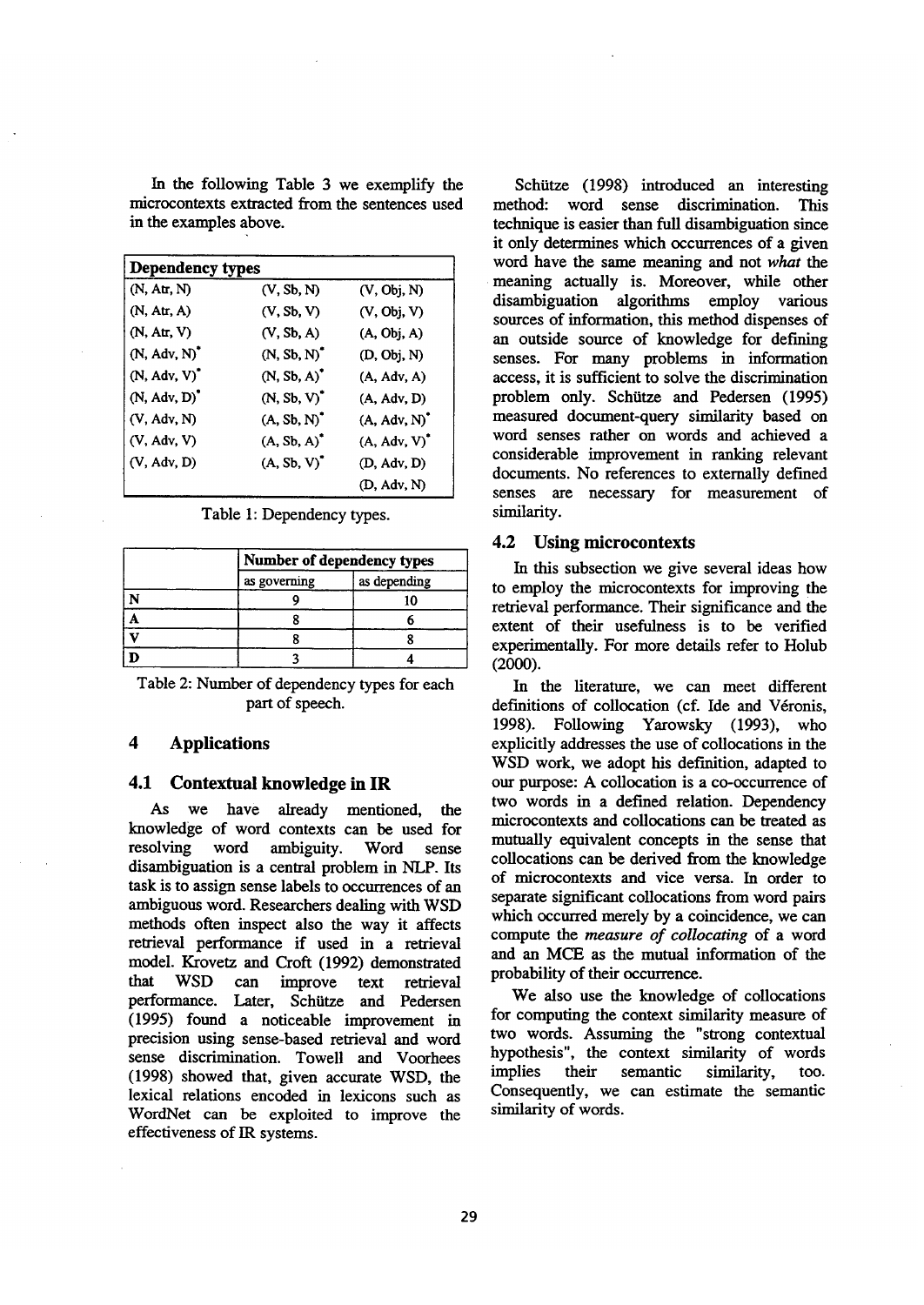

Figure 5: The DMCS of the sentence from Figure 3.

| Word       | <b>Extracted MCEs</b>                                   | SDR used for derivation               |
|------------|---------------------------------------------------------|---------------------------------------|
| zřejmý     | $[(A, Sb, V), zm \nvert in]$                            | [zřejmý, (A, Sb, V), změnit]          |
| změnit     | [(V, Sb, N), stav]                                      | [změnit, (V, Sb, N), stav]            |
|            | [(V, Adv, D), rychle]                                   | [změnit, (V, Adv, D), rychle]         |
|            | $[z \check{r}$ ejmý, $(A, Sb, V)]$                      | [zřejmý, (A, Sb, V), změnit]          |
| stav       | $[zm\text{énit}, (V, Sb, N)]$                           | [změnit, (V, Sb, N), stav]            |
| rychle     | $[zm\text{énit}, (V, Adv, D)]$                          | [změnit, (V, Adv, D), rychle]         |
| příliš     | $[\text{rvchle}, (\mathbf{D}, \text{Adv}, \mathbf{D})]$ | [rychle, (D, Adv, D), příliš]         |
| leknout-se | $[$ (V, Sb, V), investovat $]$                          | (Ileknout-se, (V, Sb, V), investovat) |
|            | $(V, Sb, V)$ , $zdražit$                                | (leknout-se, (V, Sb, V), zdražit      |
| investovat | $[leknot-se, (V, Sb, V)]$                               | [leknout-se, (V, Sb, V), investovat]  |
|            | [(V, Obj, N), koruna]                                   | [investovat, (V, Obi, N), koruna]     |
|            | $[(V, Adv, N),$ automobil]                              | [investovat, (V, Adv, N), automobil]  |
| koruna     | [investovat, (V, Obj, N)]                               | [investovat, (V, Obj, N), koruna]     |
| automobil  | [investovat, (V, Adv, N)]                               | [investovat, (V, Adv, N), automobil]  |
|            | [(N, Art, A), nov                                       | [automobil, (N, Atr, A), nový]        |
| nový       | [automobil, $(N, Art, A)$ ]                             | [automobil, (N, Atr, A), nový]        |
| zdražit    | $[leknot-se, (V, Sb, V)]$                               | fleknout-se . (V. Sb. V), zdražitl    |
|            | [(V, Sb, N), benzfn]                                    | [zdražit, (V, Sb, N), benzín]         |
|            | [(V, Adv, N), změna]                                    | [zdražit, (V, Adv, N), změna]         |
|            | [(V, Adv, D), trochu]                                   | [zdražit, (V, Adv, D), trochu]        |
| benzín     | [zdrazit, (V, Sb, N)]                                   | [zdražit, (V, Sb, N), benzín]         |
| změna      | [zdražit, (V, Adv, N)]                                  | [zdražit, (V, Adv, N), změna]         |
|            | [N, Art, N), zákon]                                     | [změna, (N, Atr, N), zákon]           |
| zákon      | $[zm\n$ e <sub>n</sub> , (N, Art, N)]                   | $[zm\n]$ ena, $(N, Art, N)$ , $zákon$ |
| trochu     | [zdražit, (V, Adv, D)]                                  | [zdražit, (V, Adv, D), trochu]        |

Table 3: Dependency microcontexts extracted from the two example sentences (from figures 2 and 3).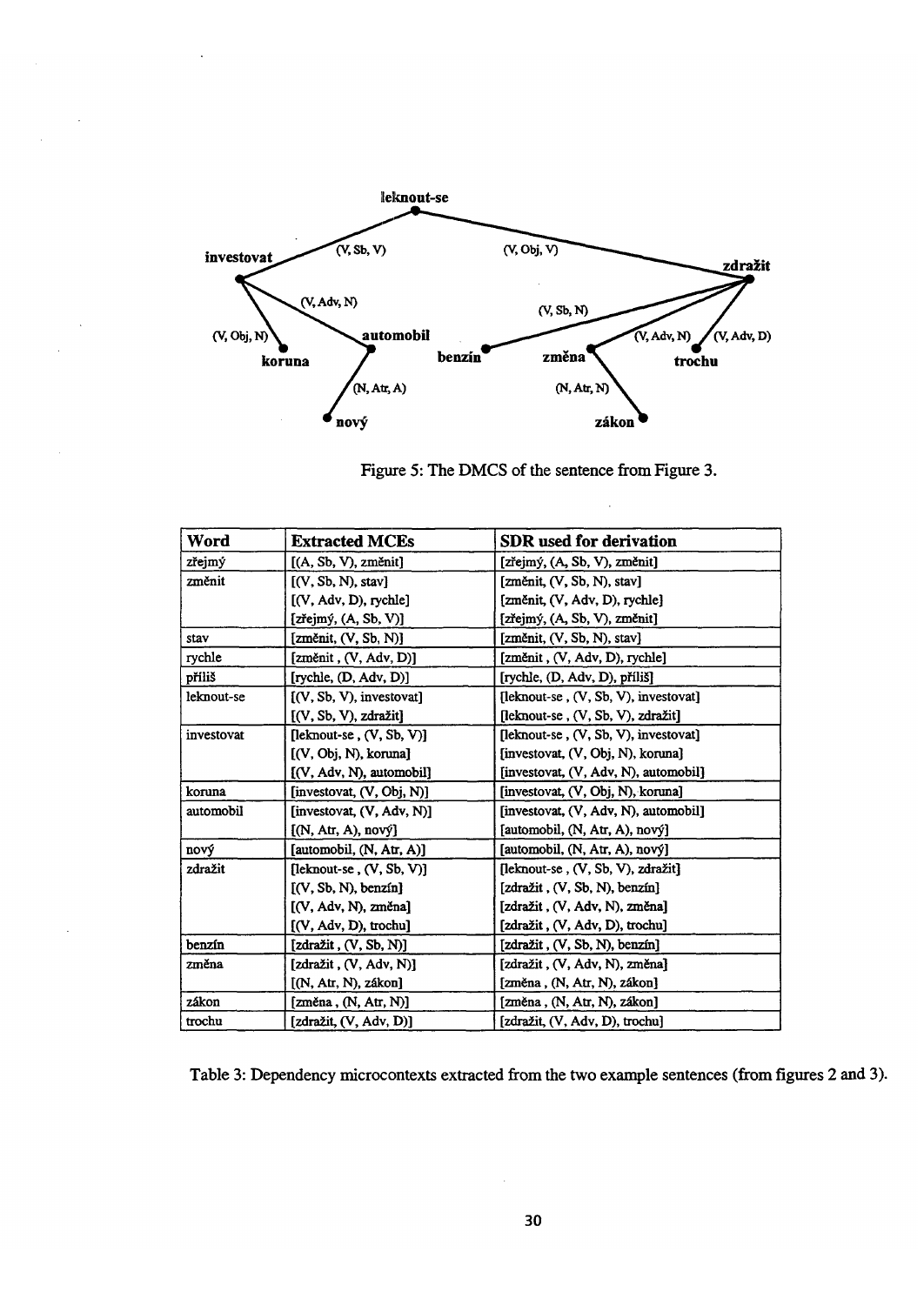Another application of microcontexts consists in determining the context entropy of the words. Based on the context entropy we can distinguish vague and specific words and give them different weights for retrieval.

In order to improve retrieval performance by a modification of the query, two methods can be employed. The first is *query expansion* replacing words in the query with a set of words of the same meaning. It should ensure a higher recall. The second is *query refinement,* i.e. specifying the senses of query terms more precisely to avoid ambiguity of the query.

Asking a query, the user can be offered collocations of the terms used in the query. Then the user can decrease the vagueness of the (ambiguous) query terms by the choice of collocations that are characteristic for the sense required. It seems to be a good way of refining a query. The user can be also offered a list of words identified by the system as similar to query terms. Then the user can modify the query or even compose an aitemative expression for the same query sense. This is a way to decrease or eliminate the negative influence of synonyms in relevant documents.

### **4.3 Experimental** databases

In order to test the methods mentioned above we are developing two experimental databases. The first is the database of dependency microcontexts extracted from a large text corpus. We should obtain a lot of useful statistical data from it.

The second experimental database is a textual system MATES (MAster of TExt Sources). The main purpose of MATES is to serve as a textual database for experiments with various information retrieval methods.

MATES is constructed universally, not only for certain given retrieval algorithms, and it is adapted for the work with Czech language. Using MATES, it is possible to store both the originals of the input documents and their linguistically pre-processed versions. MATES supports grouping of documents into collections. For each collection an index is built and additional data structures are created that enable storing all the additional

information about each term, each document and about their relations. This additional data can be used by the retrieval module.

In the near future, the MATES system should enable us to test the methods proposed here and evaluate their contribution to IR as well.

# **5 Conclusion**

In the presented study, it is pointed out that ambiguity of language as well as synonymy are the serious obstacles preventing retrieval based on sense of the user's query. We describe an approach employing the lexical contexts to overcome or at least to reduce these difficulties. In order to recapitulate the results of this study and to make them more clear, we can sum up the essential and most important ideas into the following principles:

- 1. As to retrieval performance, word-based IR systems can be superseded by sense-based ones using effective techniques that are able to identify and compare meanings or senses of words. The structure of the IR system should contain the word context information retrieved from texts.
- 2. The closest core of the word context cannot be extracted based on word order. Therefore knowledge of the syntactic relations, which does carry this information, should be used.
- 3. The dependency tree containing all the surface dependency relations (ATS) contains information not relevant for the contexts extraction (with respect to IR needs), therefore we reduce this structure and we gather a structure containing only the semantically significant words and 4 main types of syntactic dependencies.
- 4. We present an algorithm for construction of the DMCS meeting the previously mentioned requirements, the DMCS allows for extraction of word microcontexts. The accuracy of this process depends on the quality of the used syntactic parser.
- 5. The statistical knowledge of lexical contexts can help especially to determine the importance of lexical units for retrieval and to tune the user's query in interaction with the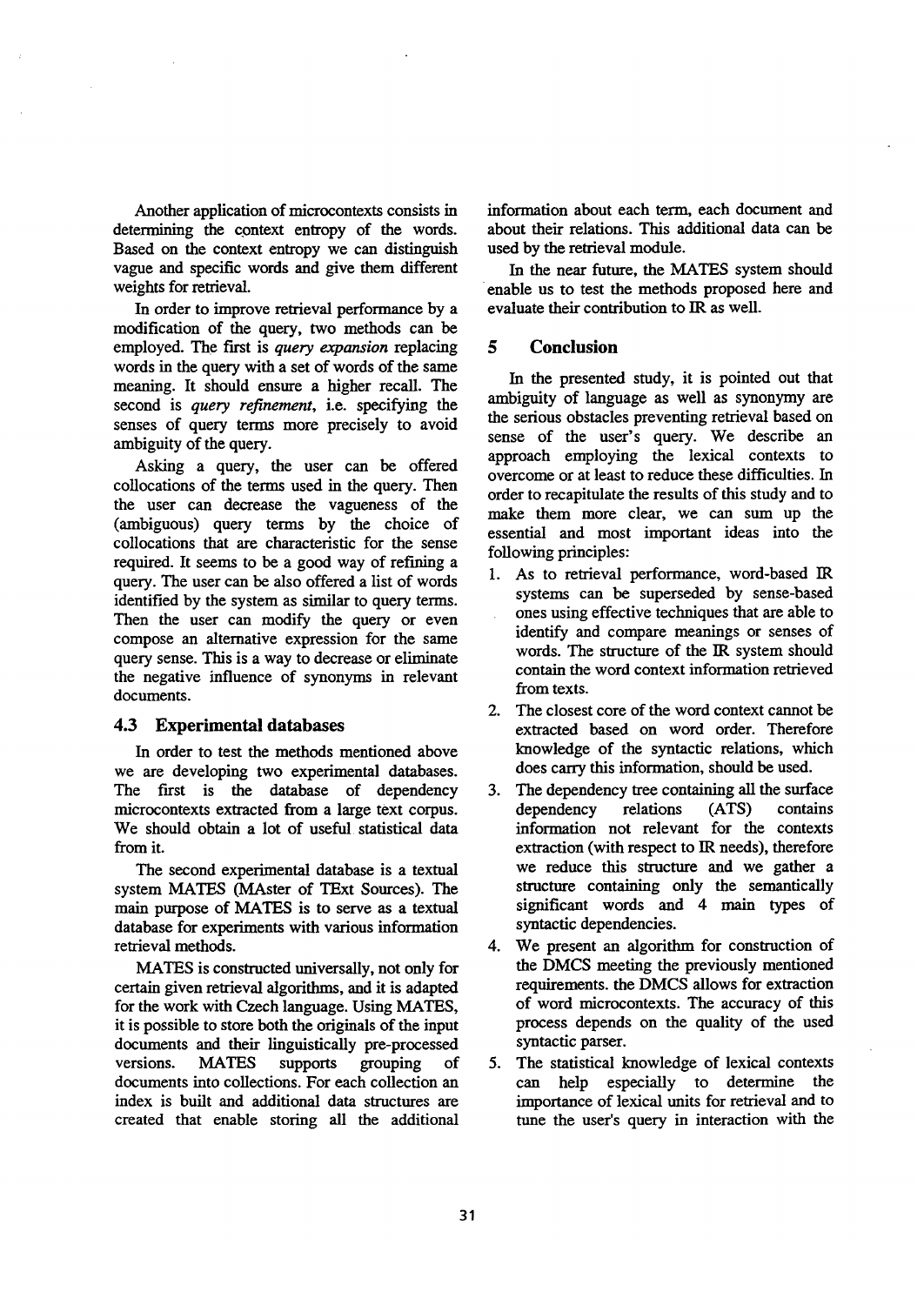user using the knowledge of collocations and word similarity. Thus, the database of the retrieved microcontexts can be used for improving the performance of sense-based IR systems.

. Uncertainty and vagueness in the text retrieval cannot be eliminated entirely since they are caused primarily by the character of the human thinking necessarily determining also the character of natural language.

Our long-term goal is to design an efficient IR system using the best methods of natural language analysis. The presented analyses as well as building the experimental textual database MATES are likely to be significant steps towards that goal.

# **Acknowledgements**

This study has been supported by MSMT (the FRVS grant no 1909).

#### **References**

- Bémová, A.; Buráňová, E.; Hajič, J.; Kárník, J.; Pajas, P.; Panevová, J.; Štěpánek, J.; Urešová, Z. (1997) *Anotace na analytickd roving- p~iru~ka pro anotdtory,* Technical Report #4, LJD UFAL MFF UK, Prague, Czech Republic. (in Czech)
- Bnll, E.; Mooney, R. J. 1997. *An Overview of Empirical Natural Language Processing. In: AI*  Magazine, Vol. 18, No. 4.
- Böhmová, A.; Hajičová, E. (1999) *How much of the underlying syntactic structure can be tagged automatically?* In: Proceedings of the ATALA Treebanks Workshop, Paris.
- Collins, M.; Hajič, J.; Ramshaw, L.; Tillmann, Ch. (1999) *A Statistical Parser for Czech.* 37th Annual Meeting of the ACL, Proceedings of the conference, pp. 505-512.
- Frakes, W. B.; Baeza-Yates, R. 1992. *Information Retrieval. Data structures and Algorithms. 504*  pp. Prentice Hall, Englewood Cliffs, New Jersey.
- Hajič, J. (1998) *Building a syntactically annotated corpus: The Prague Dependency Treebank.* In: Issues of Valency and Meaning.

Studies in Honour of Jarmila Panevová (ed. by E. Hajičová) (pp. 106-132). Prague: Karolinum.

- I-Iladkfi, B. (2000) *Morphological Tagging of Czech language.* HaD Thesis. MFF UK Prague.
- Holub, M. (2000) *Use of Dependency Microcontexts in Information Retrieval.*  Accepted for publication at Sofsem 2000 conference.
- Ide and Véronis (1998)
- Korfhage, R. 1997. *Information Storage and Retrieval.* 349 pp. John Wiley & Sons.
- Krovetz, R.; Croft, W. B. (1992) *Lexical ambiguity and information retrieval.* In: ACM Transactions on Information Systems, 10(2), 1992, pp. 115-141.
- Leacock, C.; Towell, G.; Voorhees, E. M. (1996) *Toward building contextual representations of word senses using statistical models. In: B.*  Boguraev and J. Pustejovsky (editors), Corpus Processing for Lexical Acquisitions. pp. 97-113, MIT Press.
- Lin, D. (1998) *Extracting Collocations from Text Corpora.* In: Computerm '98. Proceedings of the First Workshop on Computational Terminology. Montreal.
- Lyons, J. (1977) *Semantics.* Cambridge University Press.
- Miller, (3. A.; Charles, W. G. 1991. *Contextual correlates of semantic similarity.* In: Language and cognitive processes, 6(1):
- Salton, G. 1989. *Automatic Text Processing. The Transformation, Analysis, and Retrieval oJ Information by Computer.* 530 pp. Addison-Wesley.
- Schiitze, H.; Pedersen, J. O. (1995) *Information Retrieval Based on Word Senses.*  In: Proceedings of the Fourth Annual Symposium on Document Analysis and Information retrieval, pp. 161-175, Las Vegas, NV.
- Schiitze, H. (1998) *Automatic Word Sense Discrimination.* In: Computational Linguistics, March 1998, Vol. 24, Number 1, pp. 97-123.
- Towell G.; Voorhees, E. M. (1998) *Disambiguating Highly Ambiguous Words.*